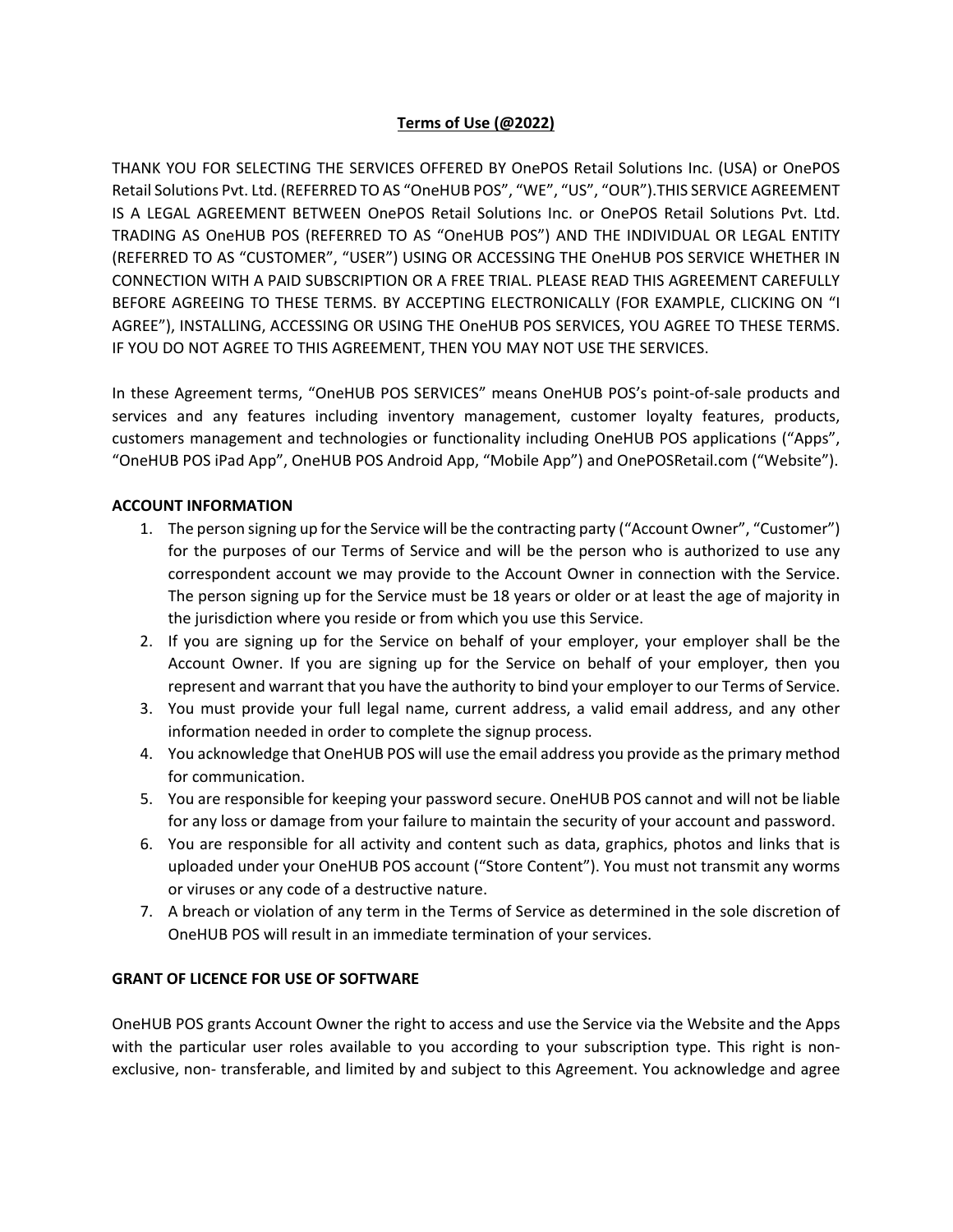that, subject to any applicable written agreement between the Account Owner and the Invited Users, or any other applicable laws:

- 1. The Account Owner determines who is an Invited User and what level of user role access to the relevant organization and Service that Invited User has;
- 2. The Account Owner is responsible for all Invited Users' use of the Service;
- 3. The Account Owner controls each Invited User's level of access to the relevant organization and Service at all times and can revoke or change an Invited User's access, or level of access, at any time and for any reason, in which case that person or entity will cease to be an Invited User or shall have that different level of access, as the case may be;
- 4. If there is any dispute between an Account Owner and an Invited User regarding access to any organization or Service, the Subscriber shall decide what access or level of access to the relevant Data or Service that Invited User shall have, if any.

# **No Malicious or Illegal use Account owner and any invited users shall not (and shall not allow any third party to):**

- 1. Distribute viruses or other harmful or malicious computer code via or into the Products;
- 2. Engage in any conduct that disrupts or impedes a third party's use and enjoyment of the OneHUB POS Services;
- 3. Use the output or other information generated by the Products for any purpose other than as contemplated by this Agreement;
- 4. Use the Products for any use other than Customer's internal business use;
- 5. Use unauthorized modified versions of the Products, including without limitation, for the purpose of building a similar or competitive product or service or for the purpose of obtaining unauthorized access to the Product;
- 6. Use the Products in any way that is contrary to applicable local, state/provincial, federal and foreign laws, including without limitation those relating to privacy, electronic communications and anti-spam legislation.
- 7. OneHUB POS retains all title to, and, except as expressly licensed herein, all rights to the Services, all copies, derivatives and improvements thereof and all related documentation and materials.

## **Fair Use Policy**

- 1. It is important to OneHUB POS that all eligible OneHUB POS customers are able to access our Services. Accordingly, we have devised a Fair Use Policy.
- 2. Fair use limits apply to all OneHUB POS Services, including any Service advertised as 'unlimited'
- 3. We may limit, suspend or terminate your OneHUB POS Service if you unreasonably exceed such limits or excessively use the capacity or resources in a manner which may hinder or prevent us from providing services to other customers or which may pose a threat to the integrity of our systems and service quality.
- 4. Limit on your OneHUB POS Services may include (but not limited to) the volumes of the following parameters per store: (a) outlets, registers, customers, products and users; (b) storage space required to host and backup your data on our servers; (c) frequency of API (application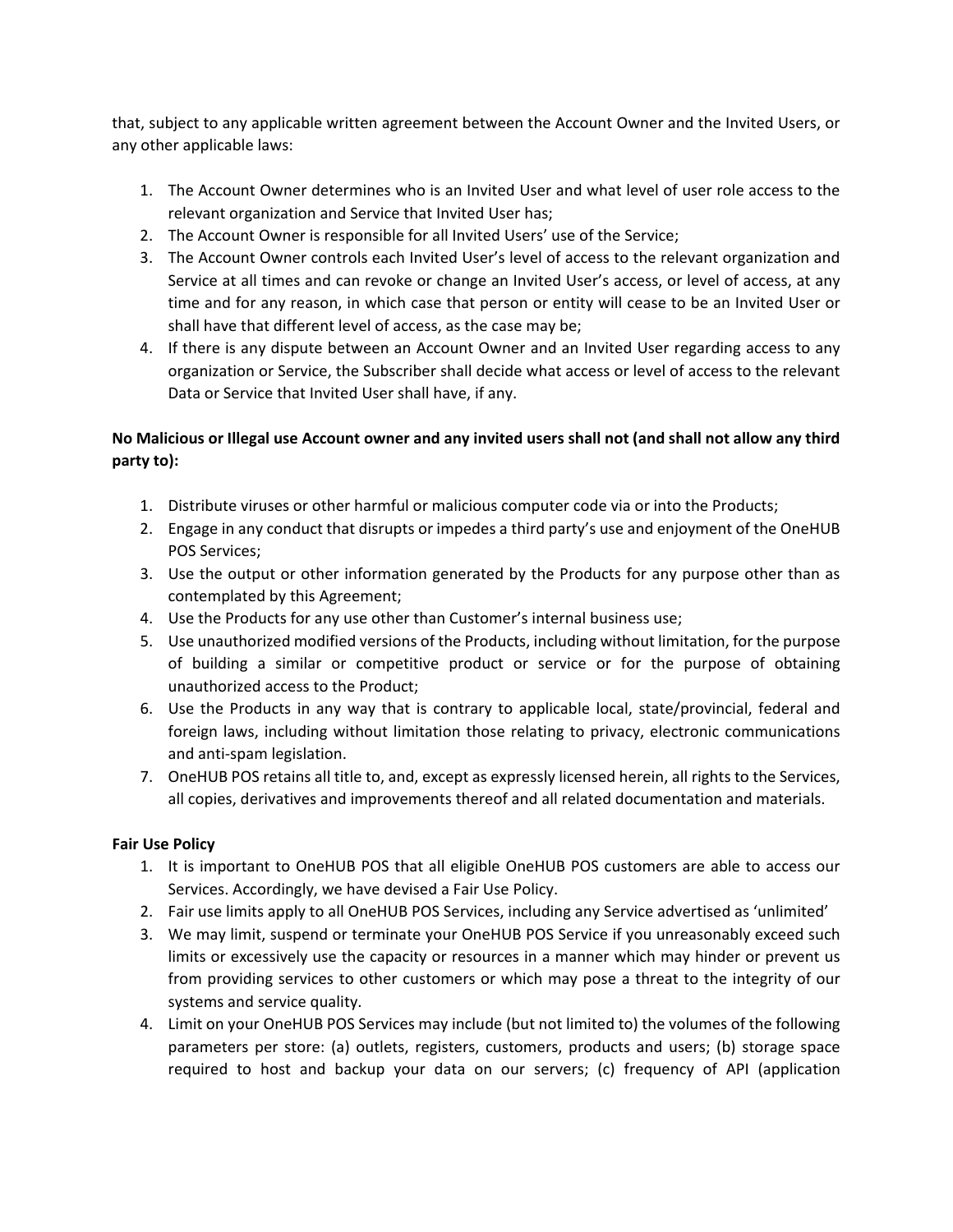programming interface) calls per hour; (d) page views per minute period; (e) bandwidth usage per six (6) hours period;

### **Our Stuff**

OneHUB POS Services are protected by copyright, trademark, and other US & Indian Company and foreign laws. These Terms don't grant you any right, title or interest in the Services, other's content in the Services, OneHUB POS trademarks, logos and other brand features. We welcome feedback, but note that we may use comments or suggestions without any obligation to you.

### **Fees and taxes**

- 1. Customer shall pay OneHUB POS the annual and/or monthly and/or one time fees specified in the selected Service Plan. Fees are charged in advance on a monthly or annual basis. We'll automatically bill you from the date you subscribe to a Paid OneHUB POS Service and on each periodic renewal until cancellation.
- 2. You're responsible for all applicable taxes, and we'll charge tax when required to do so.
- 3. All payments by Customer to OneHUB POS under this Agreement shall be non-refundable, and made via the automatic payment method specified by Customer in the Subscription, or as otherwise agreed by the Customer and OneHUB POS.
- 4. Any amounts past due from Customer under this Agreement shall accrue interest at a rate which is the lesser of two percent (2%) per month or, if less, the maximum rate allowable by law. Any applicable federal, state, provincial, or other goods and services or sales taxes will be added to fees owing pursuant to this Agreement.
- 5. Your Paid Account will remain in effect until it's cancelled or terminated under these Terms. If you don't pay for your Paid Account on time, we reserve the right to suspend it or downgrade your account.
- 6. We may change the fees in effect but will give you advance notice of these changes via a message to the email address associated with your account.

### **Upgrade/ Downgrade Service Plan**

At OneHUB POS there are no lock-in contracts so you may upgrade or downgrade your OneHUB POS Service plan at any time. The Service plan upgrade/downgrade changes will become effective immediately so please read and understand following prior to making any changes:

- 1. Please be aware that you are actually switching your existing service plan. Some services that you currently enjoy may be unavailable to you depending on the new service plan selected. Please make sure to carefully read the plan descriptions for each service option.
- 2. Upon downgrade, all features are directly reduced to the numbers covered under the new plan. Downgrading your service plan may result in loss of data, features, resources, allowed products limit, allowed users limit, allowed outlet and registers limit and reduction of any other capacity based on the new service plan allocations. You are responsible for any loss and results of Service plan downgrades. OneHUB POS does not accept any liability for any kind of loss resulting from your account service plan downgrade.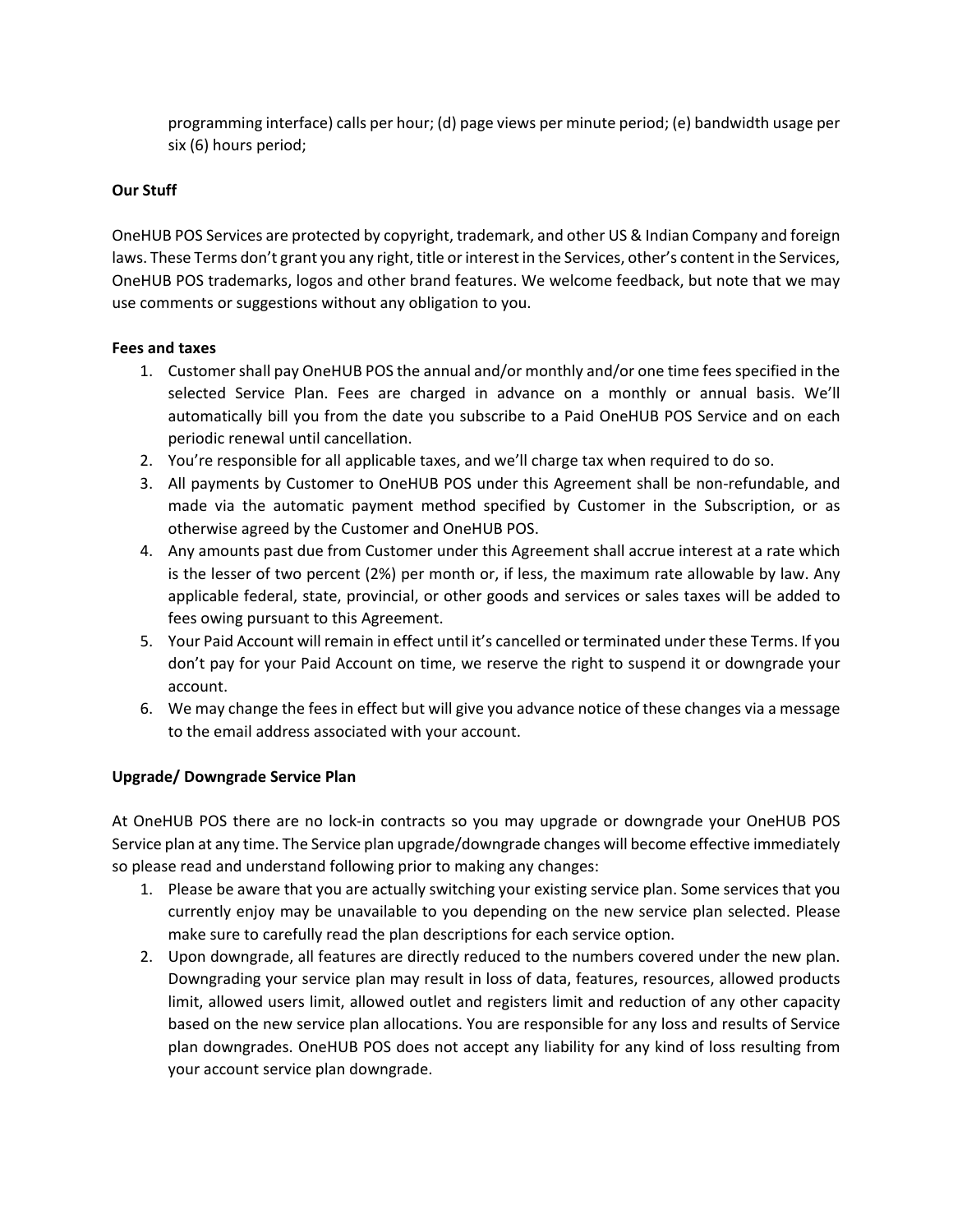- 3. No refunds will be paid in respect of any unused portion of your higher Service plan when you downgrade to a cheaper Service plan.
- 4. When you upgrade your Service plan, we will only charge the difference by crediting your account for the unused amount paid towards your existing plan. We will charge your credit card for any net amount due as a result of the upgrade. The charge will get applied to your credit card and the plan will be upgraded only after the receipt of payment.

### **Termination**

You're free to stop using our Services at any time. We also reserve the right to suspend or end the Services at any time at our discretion and without notice. For example, we may suspend or terminate your use of the Services if you're not complying with these Terms, or use the Services in a manner that would cause us legal liability, disrupt the Services or disrupt others' use of the Services. Except for Paid Accounts, we reserve the right to terminate and delete your account if you haven't accessed our Services for 12 consecutive months. We'll of course provide you with notice via the email address associated with your account before we do so.

### **Services "AS IS"**

We strive to provide great Services, but there are certain things that we can't guarantee. TO THE FULLEST EXTENT PERMITTED BY LAW, OneHUB POS AND ITS AFFILIATES, SUPPLIERS AND DISTRIBUTORS MAKE NO WARRANTIES, EITHER EXPRESS OR IMPLIED, ABOUT THE SERVICES. (i)OneHUB POS CANNOT GUARANTEE THE RESULTS GENERATED THROUGH THE SERVICE, OR THAT THE SERVICE WILL BE CONTINUOUSLY AVAILABLE FOR USE WITHOUT INTERRUPTION, AND (ii) THE SERVICES ARE PROVIDED "AS-IS", ON AN "AS AVAILABLE" BASIS WITHOUT ANY REPRESENTATION, WARRANTY OR CONDITION OF ANY KIND, AND OneHUB POS HEREBY DISCLAIMS ALL CONDITIONS, REPRESENTATIONS AND ALL WARRANTIES WHETHER EXPRESS OR IMPLIED, ARISING BY LAW OR OTHERWISE WITH RESPECT TO THE PRODUCTS, INCLUDING, BUT NOT LIMITED TO, ANY (a) IMPLIED WARRANTY OF MERCHANTABILITY OR FITNESS FOR A PARTICULAR PURPOSE, (b) IMPLIED WARRANTY ARISING FROM COURSE OF PERFORMANCE, COURSE OF DEALING, OR USAGE OF TRADE, (c) WARRANTY OF TITLE OR NON-INFRINGEMENT; OR (d) STATUTORY REMEDY.

### **Limitation of Liability**

TO THE FULLEST EXTENT PERMITTED BY LAW, IN NO EVENT WILL OneHUB POS , ITS AFFILIATES, SUPPLIERS OR DISTRIBUTORS BE LIABLE FOR (A) ANY INDIRECT, SPECIAL, INCIDENTAL, PUNITIVE, EXEMPLARY OR CONSEQUENTIAL DAMAGES OR ANY LOSS OF USE, DATA, BUSINESS, OR PROFITS, REGARDLESS OF LEGAL THEORY, WHETHER OR NOT OneHUB POS HAS BEEN WARNED OF THE POSSIBILITY OF SUCH DAMAGES, AND EVEN IF A REMEDY FAILS OF ITS ESSENTIAL PURPOSE; (B) AGGREGATE LIABILITY FOR ALL CLAIMS RELATING TO THE SERVICES EQUAL TO THE AMOUNTS PAID BY YOU TO OneHUB POS FOR THE PAST 12 MONTHS OF THE SERVICES IN QUESTION.